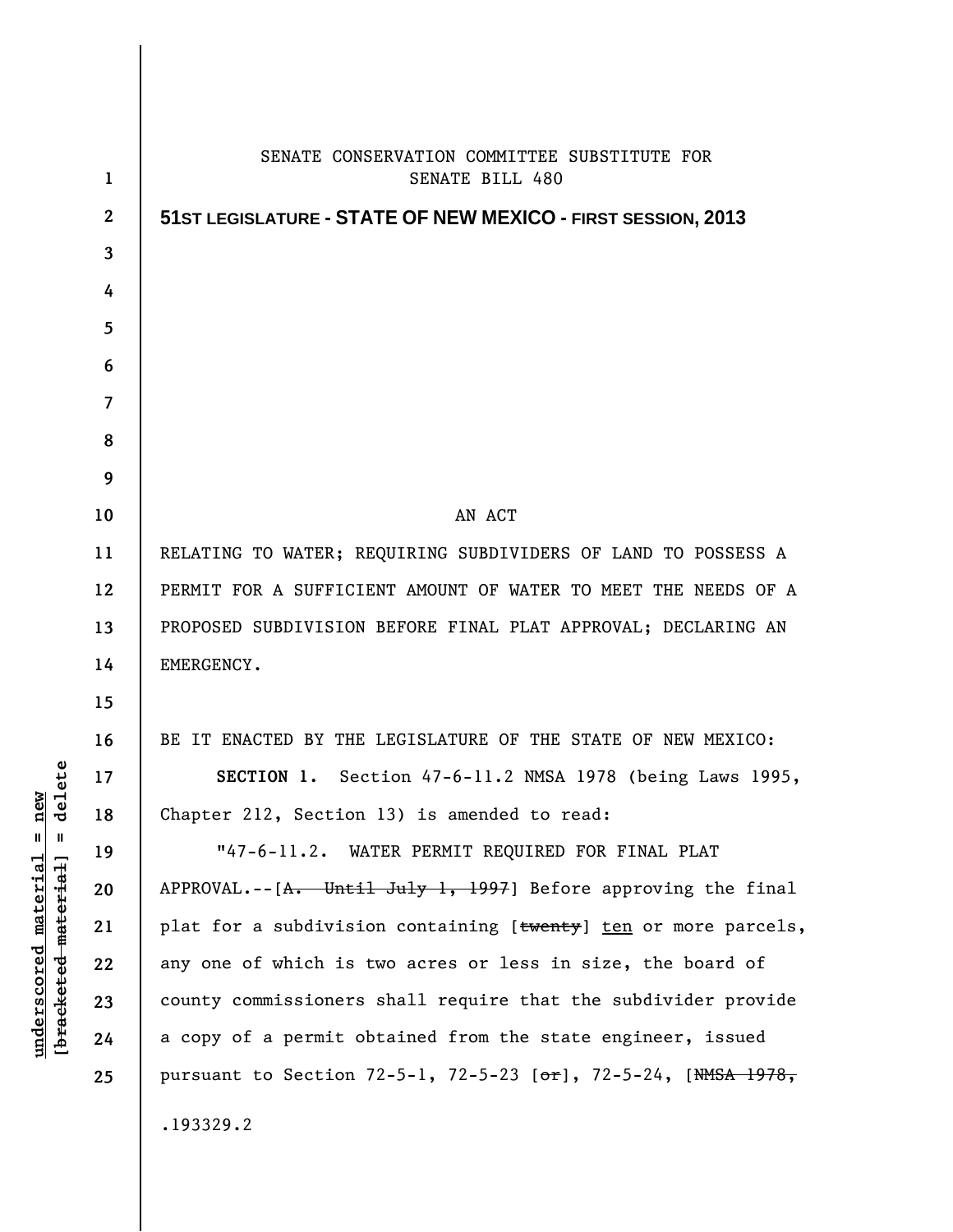SCONC/SB 480

**1 2 3 4 5 6 7 8 9 10 11 12 13 14**  or if the subdivision is located within a declared underground water basin, provide a copy of a permit obtained from the state engineer issued pursuant to those sections or to Section] 72-12-3 or 72-12-7 NMSA 1978 for the subdivision water use. In acting on the permit application, the state engineer shall determine whether the amount of water permitted is sufficient in quantity to fulfill the maximum annual water requirements of the subdivision, including water for indoor and outdoor domestic uses. The board of county commissioners shall not approve the final plat unless the state engineer has so issued a permit for the subdivision water use. The board of county commissioners shall not approve a final plat based on the use of water from any permit issued pursuant to Section 72-12-1.1 NMSA 1978.

delete **[bracketed material] = delete**  $underscored material = new$ **underscored material = new**  $\mathbf{I}$ bracketed material] **15** 

**16** 

**17** 

**18** 

**19** 

**20** 

**21** 

**22** 

**23** 

**24** 

**25** 

[B. On or after July 1, 1997, before approving the final plat for a subdivision containing twenty or more parcels, any one of which is two acres or less in size, the board of county commissioners may require that the subdivider provide a copy of a permit obtained from the state engineer, issued pursuant to Section 72-5-1, 72-5-23 or 72-5-24 NMSA 1978, or if the subdivision is located within a declared underground water basin, provide a copy of a permit obtained from the state engineer issued pursuant to those sections or to Section 72-12-3 or 72-12-7 NMSA 1978 for the subdivision water use. In acting on the permit application, the state engineer shall

.193329.2

 $- 2 -$